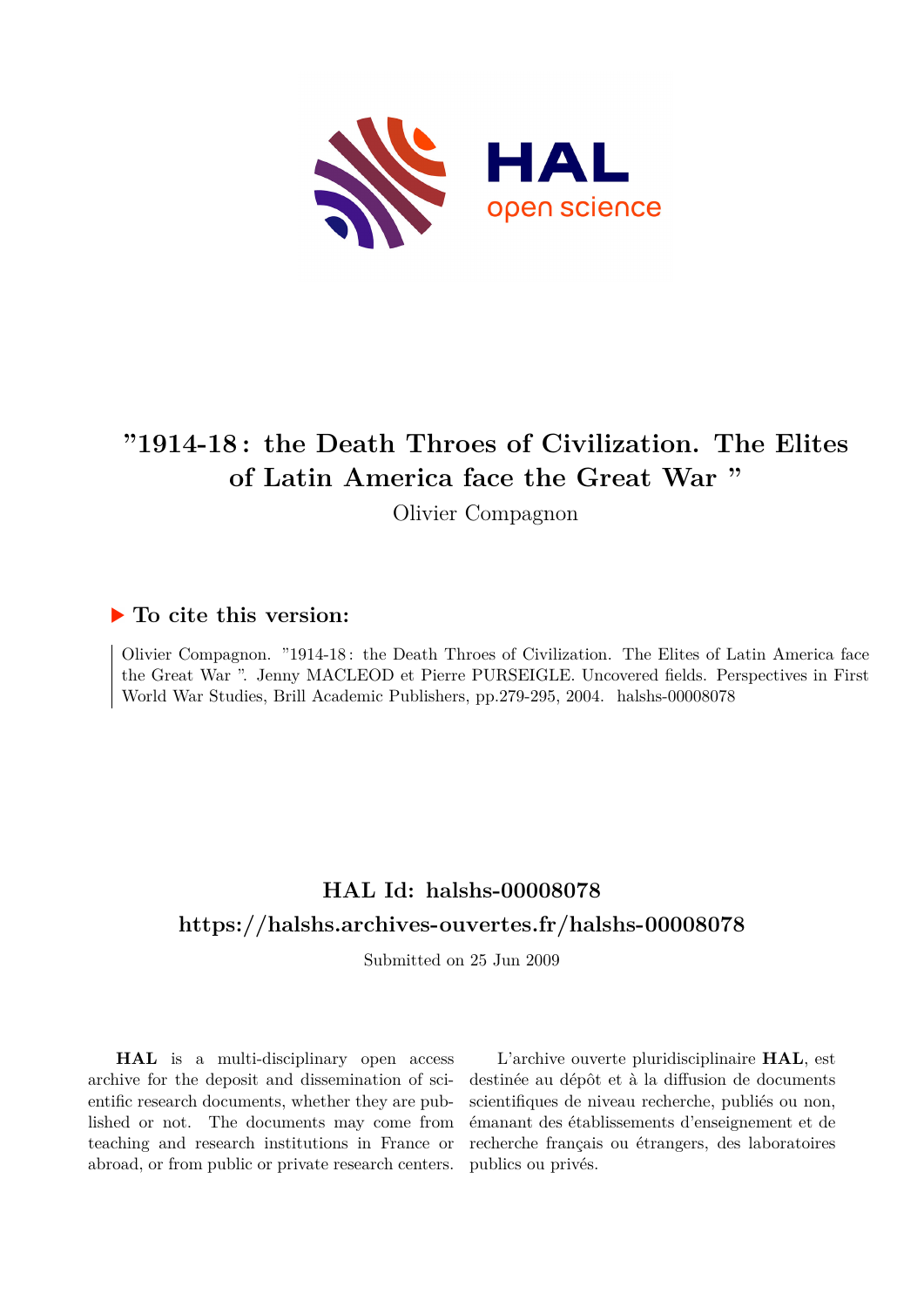## **1914-1918: The Death Throes of Civilisation. The elites of Latin America face the Great War**

Olivier COMPAGNON Institut des Hautes Etudes de l'Amérique latine (Université Paris 3 – Sorbonne Nouvelle) CREDAL, UMR 7169

The historiography of twentieth-century Latin America has neglected the years 1914-1918. Most of those who seek to define the century in terms of identifiable periods choose to concentrate less on the two world wars than on two turning points that mark a true break in continuity in the sub-continent's contemporary history: one consists of the social and political effects of the economic crisis that began in the United States in October 1929, the other is Fidel Castro's assumption of power in Havana in January 1959.<sup>1</sup> The natural conclusion of this approach is that the Great War did not have the same formative role in Latin America that it is held to play in Europe. Yet this proposition does not mean that the First World War in Latin America remains a completely neglected topic. For example, within the framework of a traditional diplomatic history it is possible to analyse why certain nations sustained a prudent neutrality until November 1918, or why other states finally rallied to the Allied cause; it has also been possible to measure the impact of the war on the economy of certain countries, such as Argentina, Chile or Brazil, which profited from reduced agricultural production in Europe by seizing new markets and fundamentally modernising their structures.<sup>2</sup> Yet the chronology of 1914-1918 has undoubtedly been very little studied to date, rather as if the absence of any collective memory of the Great War in Latin America condemned the period to complete oblivion.

Having established these factors, this paper does not claim to introduce a historiographical revolution and present the First World War as a major break in the specific chronology of Latin America. More modestly, it seeks to suggest some ways in which the impact of the years 1914-1918 across the Atlantic can be re-evaluated as part of a cultural and intellectual history. For although the Latin American nations did not experience warfare within their own territory, nor live through the suffering of war, they were the privileged spectators and ultimate new participating entrants in the cultural confrontation that engulfed the chief belligerent nations — led by France and Germany. This was intensified by Latin America's nineteenth century, mostly lived with eyes fixed on European civilisation — in all its many forms — and with their identity as newly emancipated states constructed from it, frequently in mimetic style.<sup>3</sup> Perceived as the death-agony of Belle Epoque Europe (as it was possible to imagine and dream of it across the Atlantic), the Great War helped to destroy images, to transform the imagination of the Latin American élites and to strengthen a questioning of identity that was already emerging in the earliest years of the century. Without being a true mould of the Latin American twentieth century, the war thus appears to have influenced some fundamental tendencies and to have acted to some extent as an accelerator.

 $\frac{1}{1}$ <sup>1</sup> Skidmore and Smith, 1999; Halperin Donghi, 1996; Manigat, 1991

Albert and Henderson, 1988; Dean, 1969; Fritsch, 1992; Coyoumdjian, 1986; Weinmann, 1994

<sup>3</sup> Badie, 1992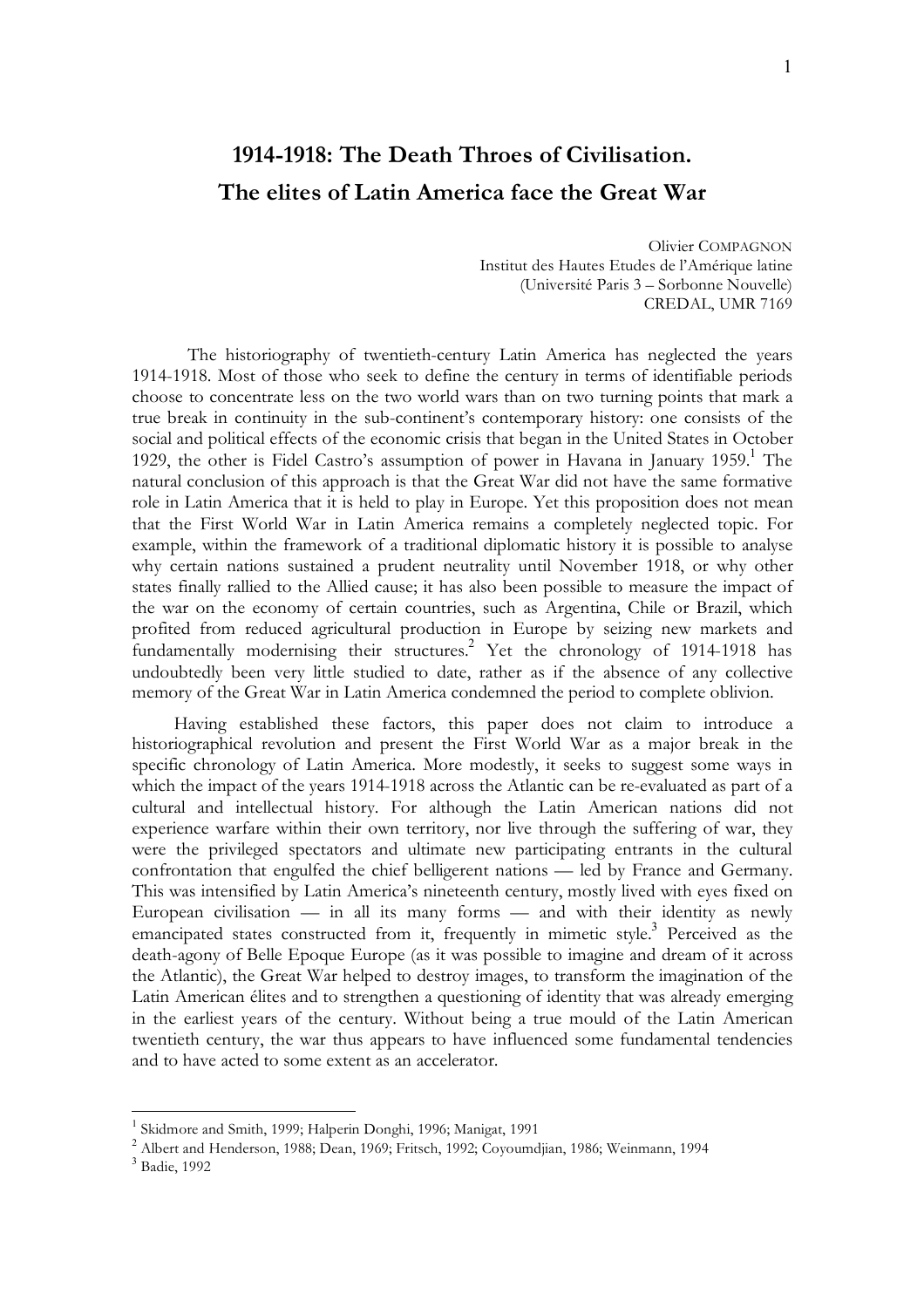#### **The War as a Stake of Civilisation**

A brief retrospective glance at to the pre-war period is necessary in order to understand the scale of the cataclysm which struck the Latin American élites in the second decade of the century. Following the series of independences in the early nineteenth century, a majority of intellectuals and political operators violently rejected the Spanish model of civilisation, turning instead towards the 'enlightened' civilisation that they felt they could perceive in north-west Europe. Among these new European points of reference, France held a well-recognised and privileged place, in terms of both intellectual influence and cultural presence.<sup>4</sup> The impact of French culture was initially linked to the influence of the philosophy of the Enlightenment, then of 1789 on the Independences. This was noted in 1851 by the Argentinian Juan Bautista Alberdi (1810-1884), recalling the American revolutionaries' debt to French ideas:

We owe our inspirations of liberty and independence to French science. Through its language, sister to our own, through the clarity and abundance of her books, as in our shared faith, France will always have an immense influence on this part of America.<sup>5</sup>

And even beyond the substantialist approach to the history of ideas, the new forms of socialisation and political practices that appeared with the French Revolution achieved widespread recognition throughout Latin America. For the whole of the nineteenth century the considerable success of the works of Comte or Renan, for example, not to mention the correspondence in French between Victor Hugo and Stendhal, or between Mallarmé and Zola, or again the various schools of painting, correspond to the importance accorded to the French language in the various national teaching programmes, which naturally directed the upper levels of Latin American societies towards French culture. More precisely, from 1870 the sons of good families and the scions of the intelligentsia were brought up in the Comte cult of positivism and scientism, whose most fully developed embodiment seemed to them to be the Belle Epoque and the Paris of the Universal Exhibition. All travelled to France regularly, convinced that there they would find the heart of civilisation and the place where the future of humanity was being formed. One of the important figures of contemporary Argentinian literature, Victoria Ocampo (1890-1979), effectively summed up the elective affinities uniting the generality of Latin American élites with France when she affirmed that

there is not a single American, lover of art or literature, or simply of civilisation, who does not build bridges between France and ourselves. I cannot imagine life without the interchanges that they make possible.<sup>6</sup>

This wide-spread Francophilia explains why a large proportion of the Latin American intelligentsia took the side of France and her allies from the first declaration of war. We must none the less be wary of automatic assumptions, and look carefully at studies of what is in fact a little understood body of opinion. The absence of close studies means that it is impossible to understand precisely how local populations responded to the policy of neutrality and then the involvement of some Latin American nations in the Great War from 1917 onwards.<sup>7</sup> By superimposing a study of migratory movements from Europe to

 $\frac{1}{4}$ Lempérière, 1998; Rolland, 2000

<sup>5</sup> Gaillard, 1918, p.301

 $6$  Bonnefous, 1953, p.64

<sup>&</sup>lt;sup>7</sup> It should be recalled that all Latin American countries remained neutral until the United States entered the war. Panama, Cuba and Brazil declared war on Germany in 1917, followed the next year by Costa Rica,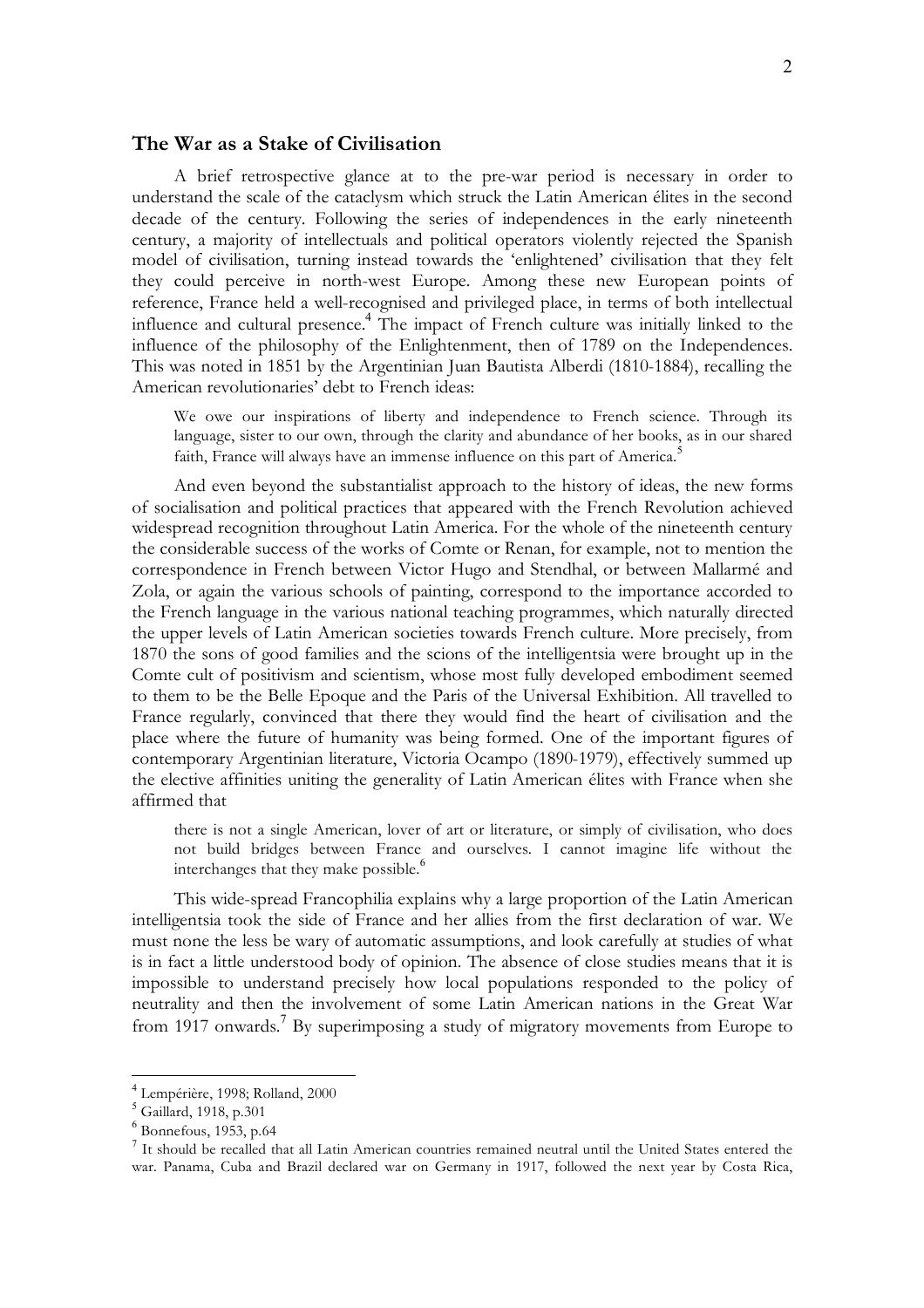Latin America on to systematic opinion surveys it would no doubt be possible to establish a geographical pattern of Germanophilia and pro-Allied feeling; but in the current state of research we must be satisfied with scraps of information and theories which may be restricted to common knowledge. For example, we may read sometimes that a cultural dividing line existed among the Latin American élites between the legal professions, shaped by the influence of German law, and the literary professions, more sensitive to the Parisian intellectual life; that Catholic circles showed evidence of a clear sympathy for the Central powers, insofar as Germany ultimately showed greater respect for Roman Catholicism than did republican and anti-clerical France, Anglican Great Britain or Orthodox Russia; or that the military caste turned unanimously towards Germany, recognising the technical and financial aid given by Germany to certain Latin American governments to help them modernise their forces. But there are equally numerous counter-examples that make any generalisation impossible. We do know that the Italian community in Buenos Aires demonstrated enthusiastically in 1915 to celebrate the mother country's entry into the war, that a large number of demonstrations took place in Montevideo which brought together intellectuals and the ordinary population and during which the Marseillaise was sung beneath the French tricolour; and that the French diplomatic archives are overflowing with messages of friendship from well-known public personalities or unknown individuals. But the feeling that most people in Latin America were sympathetic towards the Allies during the Great War, often formed by reading the press of the day, should be reconsidered in the light of the monopoly held by a few large news agencies such as Havas or Reuter in the transmission of news.

Whatevever the basis of truth in these shades of opinion, it is certain that for many intellectuals the war could initially be summed up as a confrontation between German barbarity embodied in a militarism to the death on the one hand, and the eternal French civilisation on the other. Many personal records held by consuls or ambassadors *en poste* in Latin America confirm this tide of opinion in favour of the Entente, and more specifically of France. At the end of March 1915, for example, a group of Brazilian intellectuals almost all of them writers — lay behind the creation of a 'Brazilian League for the Allies' whose purpose was to coordinate pro-French sympathies already expressed from the outbreak of the war. Chairman of the League José Pereira da Graca Aranha (1868-1931), a sophisticated connoisseur of Europe from his long periods there on diplomatic missions, expressed his views in his inaugural speech: "From the outbreak of the conflict we have come to France, moved by the very same instinct that in this war has showed us the renewal of the struggle between barbarity and civilisation".<sup>8</sup> In 1916 a message from Paraguayan intellectuals to France evoked in its turn 'the epic of the Marne' as a 'regenerative dawn of modern civilisation' and asserted that Paraguay could not help but sustain France in her struggle, and sustain

the French people whom we love so much, whose melodies of egalitarian harmony are the cradle language of our embryonic democracies, a land which nurtures talents in philosophy and the arts, genial explorer into the transcendence of science, always seeking to know the highest aspirations of the spirit.<sup>9</sup>

Still in Paraguay, the Chairman of the Centre Victor Hugo, meeting place in Asunción for intellectuals to study French culture, declared in the presence of the French

 $\overline{a}$ 

Guatemala, Nicaragua, Haiti and Honduras. Six other nations broke off diplomatic relations with Germany without actually declaring war: Bolivia, the Dominican Republic, Peru, Uruguay, El Salvador and Ecuador. 8 Gaillard, 1918, p.41

<sup>&</sup>lt;sup>9</sup> Ministry for Foreign affairs – Diplomatic Archives of Nantes (MAE-ADN) Assomption A 16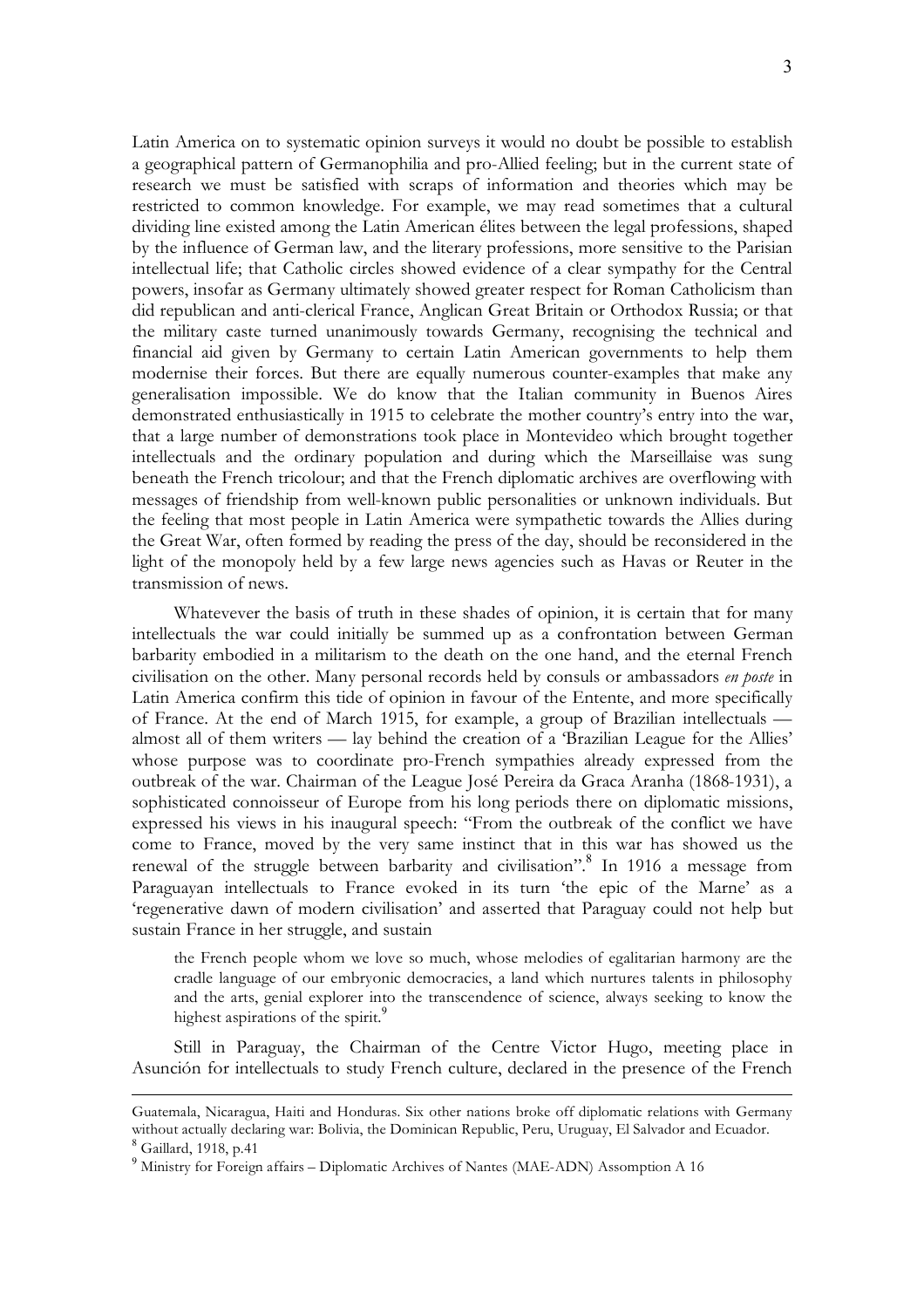Minister on 18 April 1917 that "the student youth has always regarded with affection the nation which proclaimed the Rights of Man and which, today, defends civilisation".<sup>10</sup> A few months later this solidarity with France spread out from the intellectual field and took to the streets in Montevideo, in Uruguay, where July 14 had been the national feast day from 1915: a large demonstration of solidarity with the Allies turned into a full-scale expression of Francophile feeling in which 'students [marched] at the head of the demonstration, bearing an enormous French flag'.<sup>11</sup>

A good indicator of this generalised francophilia is also apparent in studying volunteers for the French army. Requests poured in to the French consulates, mostly from student, journalist, artistic or legal circles, etc.<sup>12</sup> All brought with them a personal manifesto declaring the need to defend French civilisation and the values of liberty that she represented. A young Paraguayan student, for example, addressed the following lines to Jean Loiseleur de Longchamp, French ambassador to Asuncion, on 19 September 1918: 'I have the great honour to address Your Excellency to express my wish to join the French front line in order to give an outsider's support as a volunteer to all those who are fighting for the triumph of civilisation and justice over militarism and Prussian barbarity.<sup>13</sup> Despite the Revolution of 1910 which had forced Porfirio Diaz — who was convinced that modernisation of the nation would come from France or would not come at all — to relinquish power, this passion for the defence of France was equally prevalent in Mexico, where the *chargé d'affaires* who was *en poste* at the outbreak of the war wrote to Théophile Delcassé on 8 November 1914 that

the marks of sympathy that I have received from Mexicans since the beginning of the war have been very numerous, and I put at around 500 the number of young men […] who have come to the French legation seeking information on how to undertake an engagement in our army for the duration of the war.<sup>14</sup>

It is only right to balance the argument by also pointing out evidence of solidarity with the Central Powers, notably in the countries of the southern part of the sub-continent and some southern states of Brazil where immigration of Germanic origin had been substantial since the middle of the nineteenth century, and organised active propaganda that was sufficiently effective to disturb the local French representatives.<sup>15</sup> Pro-German opinion appears to have been strongest in Chile, for various reasons which range from the intense military collaboration between the two nations to bad memories left by the law of separation between the Church and the State in 1905 — Santiago was a popular destination for French religious emigration — via the black lists established in England from 1916, heavily penalising commercial activities out of the port of Valparaiso. Further, the German army also welcomed into its ranks volunteers who set up a cult of science or German philosophy against the zealots favouring eternal France.<sup>16</sup> That said, it was genuinely the notion that the civilisation that gave birth to human rights and to modernism must be

<sup>&</sup>lt;sup>10</sup> MAE-ADN, Assomption A 16<br><sup>11</sup> MAE-ADN, Montevideo 233. See also *Le Courrier de La Plata*, 22 September 1917<br><sup>12</sup> See for example the list drawn up by the French embassy in Paraguay for the year 1918 (MAE-ADN, Assomption A 16)

<sup>&</sup>lt;sup>13</sup> MAE-ADN, Assomption A 16. We should note in passing that the problem then faced by French representatives in Latin America was the cost of transport for volunteers to Europe. Despite the need for men, most of the requests in 1917 and 1918 finally met with a refusal

<sup>&</sup>lt;sup>14</sup> *Documents diplomatiques francais*, Paris, Imprimerie Nationale, vol. 1914 (3 august-31 December), 1999, p.486<br><sup>15</sup> Luebke, 1987<br><sup>16</sup> Nogales Mendez, 1999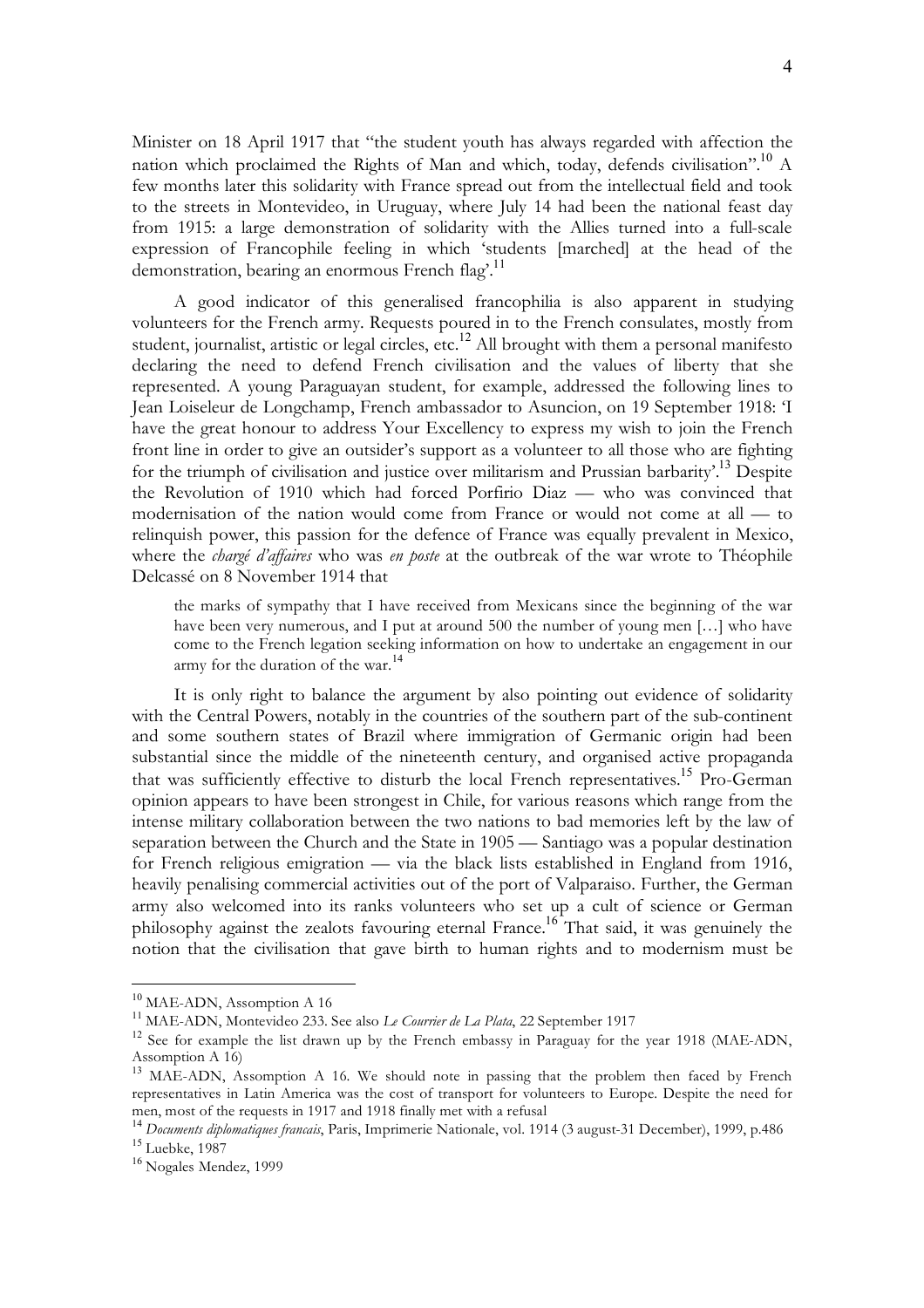saved which predominated in the largely Francophile attitude of Latin American élites during the first part of the war.

#### **The War as the Death of Civilisation**

The chief object of this paper is however to describe not this francophilia among the élites of Latin America but the development of behaviour and commitments observable as the war became bogged down. The concept that the war represented a struggle between barbarity and civilisation was gradually replaced by a belief that it marked the end of a world, the death of the values that had developed since the second half of the nineteenth century, the death of a culture that grew out of rationalism and materialism. This observation has nothing original about it at first sight, in that it recalled the belief that Paul Valéry — one of many — was able to propose, for example in *La Crise de l'Esprit* in 1919, an observation that even appeared to perpetuate the mimesis of Latin American intellectuals in relation to their traditional European points of reference and to reflect shared anxieties, but of which the consequences are worthy of more advanced analysis as soon as they are set against a longer time-scale. We should first of all remember some revealing examples of this change of direction, of which the first signs appeared in 1916-17, at the moment when Verdun and then the Chemin des Dames were making a strong impression on the minds of Latin America.

In 1916, in the specific context of the Mexican Revolution, the anthropologist Manuel Gamio (1883-1960) published his work *Forjando Patrio* in which he exhorted his compatriots to take the path of a true psychological decolonisation from the dying Europe, creating a synonym for national resurgence. As a constant backdrop to his thinking, the Great War was evoked in several instances with a bitter irony, notably in its aspect of cultural confrontation: 'Let us therefore beg the Foreign Cultural God to […] give us his last word in Europe on the war of domination between "Kultur" and "culture".<sup>17</sup> In a comparable attitude, in a report published in December 1919 in the *Revista do Brasil*, the Brazilian writer Monteiro Lobato (1882-1948) also stigmatised the arguments which in his country had brought into opposition the partisans of 'Civilisation' and those of 'Kultur', who ultimately plunged into the same atrocities between 1914 and 1918.<sup>18</sup> By committing suicide in the mud of the trenches, Europe — so determinedly hegemonic throughout the nineteenth century — thus lost all credit, whether Latin or Germanic.

The case of the Argentinian Leopoldo Lugones (1874-1938) is equally instructive. Publishing articles that he sent from Europe to the leading daily paper in Argentina, *La Nación*, from 1914, this intellectual who had gravitated towards socialist circles at the beginning of the century, before turning to a liberalism inspired by the Enlightenment, initially saw the war as a clear confrontation between German barbarity and French civilisation. Recalling on many occasions that the whole of Latin America is the inheritor of European culture, he did not restrain his criticisms of German militarism which was in the process of destroying this civilisation, and even wrote several poems in honour of eternal France. But in 1917, when he wrote the preface to the published collection of his articles dating from the first years of the war, the tone changed and the war was no longer exactly imagined as the confrontation between barbarous Germany and France the redeemer of humanity, but more radically as the collapse of the entire European civilisation: 'For me,

<sup>&</sup>lt;sup>17</sup> Gamio, 1916, p.190<br><sup>18</sup> Monteiro Lobato, 1965, p.225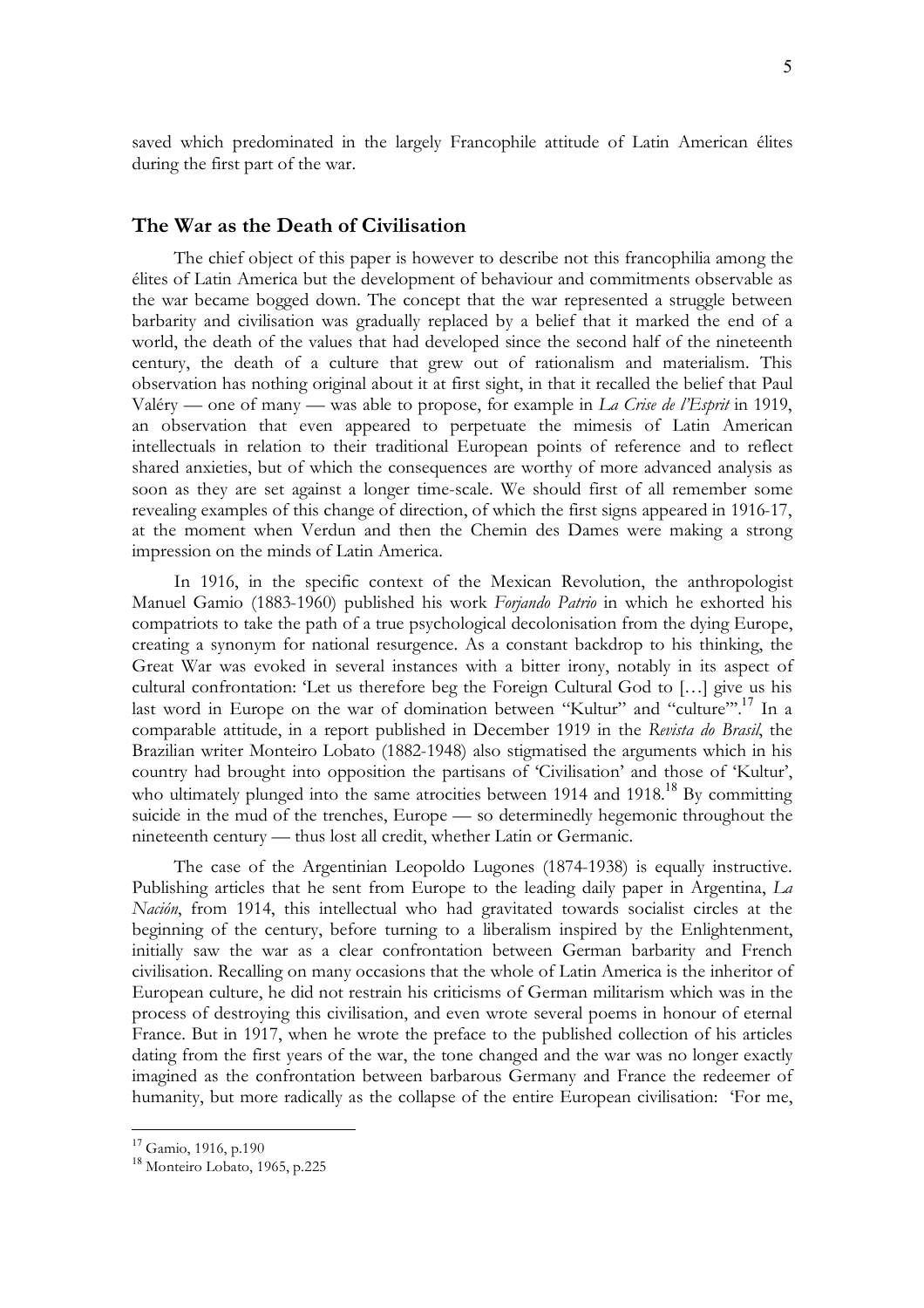the current cataclysm represents the end of a civilisation'.<sup>19</sup> France, as the heart of Europe, did not escape the disaster and dragged into the mud of the trenches the values that she had hitherto been expected to represent. Was it still worth fighting for her? Nothing can be less certain, concluded Lugones at the time when Argentina was facing pressure from a United States anxious to see her commit herself to the Allied camp: Latin America, the island of purity partially spared by the cataclysm, should henceforward work towards gaining an independent identity.

Finally, the Brazilian author Alceu Amoroso Lima (1893-1983) offers an evocative echo of the writings of Lugones. Nurtured on European references in his childhood, with perfect mastery of the French language, with several periods spent in Paris and in Italy in his adolescence, this multi-skilled writer — literary critic, lawyer, sociologist and philosopher — grew up in an atmosphere of militant secularism that came straight from France, and of the positivism which then ruled over the world of ideas in Brazil. Retrospectively, Lima was to describe itself as being particularly representative, on the eve of the First World War, of those despiritualised Brazilian élites who were profoundly influenced by the works of Cousin, Renan and above all Auguste Comte, whose extraordinary diffusion in Brazil in the second half of the nineteenth century is well known. Evoking the impact of the Great War on his intellectual travels, Lima set down a valuable work of witness on the cruel revisions required of this generation as it confronted the lost paradise of modernity:

In Paris, the centre of Europe, I saw that a world was coming to its end. It was the end of euphoria […] No more dilettante life, no more idle hours. Now for a difficult life, the need to choose between two extremes, sin and dogma … Out of this decade from 1920 to 1930 came an inversion of alliances, a reversal over Anatole France, Machado de Assis and Silvio Romero. The trouble was that they had inculcated in our minds a scepticism and a dilettanteism which was leading us towards a clash in the face of the catastrophe that was the war. We had all been inclined, particularly after 1918, to revise our ideas and everything which for us represented the Belle Epoque.<sup>20</sup>

On many points, this disenchantment resulting from the war relates to what French historiography has recently named as 'the spirit of the 1920s': combined with the Bolshevik revolution, the effects of the world war open up the possibility that pre-1914 styles of thinking are no longer capable of meeting the problems of the highly contemporary.<sup>21</sup> With the small difference that the majority of the Latin American élites are not going to turn their gaze towards Moscow to find a new world coming to take the place of that pre-war world, but towards their Hispanic past, hidden since the beginning of the nineteenth century — we should note that Brazil forms the exception here — and the indigenous elements of the nation who should no longer be thought of as simply peripheral to the European centre.

### **Between Iberian Past and Indigenism: Latin-American Identity put to the Test of the Great War**

Rupture is fundamental in the imagination of these élites in that it distanced them from the mimetic reflexes that were hitherto current, forcing them to fresh reflection on

 $^{19}$  Lugones, 1917, p.10<br> $^{20}$  Lima, 1973

 $21$  Trebitsch, 1997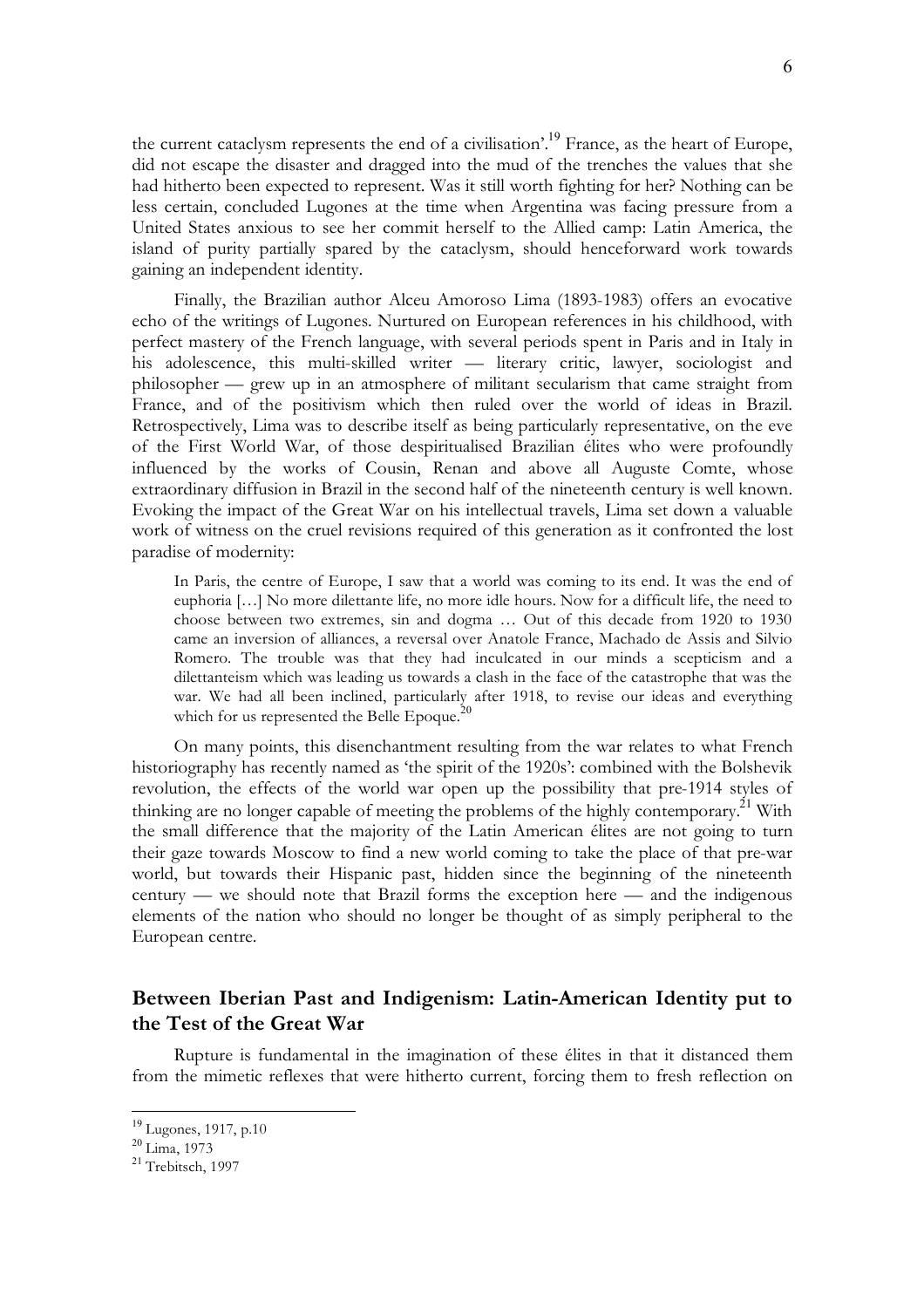identity in relation to late nineteenth-century views: the main consequence of the Great War is that the suicide of Europe led Latin America to break away from the specific importational patterns of thinking that had characterised it since the end of the eighteenth century. Yet this supposition should undoubtedly be adjusted if we consider that this identificatory reflection first appeared by the end of the nineteenth century. Apart from the anti-materialist — and indirectly anti-European — reaction reflected in the works of José E. Rodo in Uruguay, Antonio Caso and José Vasconcelos in Mexico, of Francisco Garcia Calderón in Peru and Farias Brito in Brazil, we know for example that the celebration of the centenary of Argentinian independence, in May 1910, took place in an atmosphere of long-established intellectual unease over the future of the Nation: was not the nonintegration of certain sectors of society the product of the blind transfer of a Europeanstyle liberalism which would deprive the country of essential resources? Can one really see an Argentinian identity being born at the very same time as efforts are being made to create a servile reproduction of the few European countries that were the source of the vast majority of the population?<sup>22</sup> Is the opposition between Civilisation (European) and Barbarity (indigenous), inherited from the *Facundo* of Domingo F. Sarmiento published in 1845 and thenceforward a structural creator of the national image, the best way to achieve modernity? Or, in order that Latin America should not reduce itself further to a 'Far East', should one not henceforward concentrate on approaches such as that of José Martí, herald of the values described as barbarian in his quest for a specifically Latin-American identity? The premises of a nationalist step sideways are also visible in early twentieth-century Chile, with the publication of many works denouncing the submission of the country to foreign interests and culture, including *La conquista del Chile en el siglo XX* by Tancredo Pinochet Le Brun in  $1909<sup>23</sup>$  And it was also at the turning point of the two centuries that questions were raised again in Andean nations such as Bolivia, over the pertinence of this positivism born out of social Darwinism which pushed out the Indian — degenerate and seen as responsible for the country's backwardness — to the margins of the Nation in order to favour Europeanisation and the whitening of population and culture.<sup>24</sup> The Great War cannot therefore be considered as the factor that unleashed the reflections on the future of Latin America which flourished in the 1920s and 1930s, but it had a full part in the brutal reactivation of the problem of identity, particularly because published reflections on the fate of Europe, such as those of Spengler, were very widely available.<sup>25</sup>

Although it was accepted that Old Europe died in the trenches, some still expected to revive it on the American continent. One such was Romulo S. Naón (1875-1941), ambassador of the Argentinian Republic to Washington and, from 1917, in favour of Buenos Aires joining the United States in the Allied camp. In the final months of the war he declared:

The consequences of this war will affect every nation in the world for a long period of time. Our continent has assembled the foundations of its own civilisation from nations which are exhausting themselves in this war […] It will be said that all the material and moral energies of these peoples have come together to create this wonderful social transformation which is known as the American civilisation […] It is up to us to reincarnate the European civilisation.<sup>26</sup>

<sup>&</sup>lt;sup>22</sup> Quattrochi-Woisson, 1992, pp. 26-27<br><sup>23</sup> Gazmuri, 1980<br><sup>24</sup> Parrenin et Lavaud, 1980<br><sup>25</sup> Romero, 1995<br><sup>26</sup> Gaillard, 1918, p.223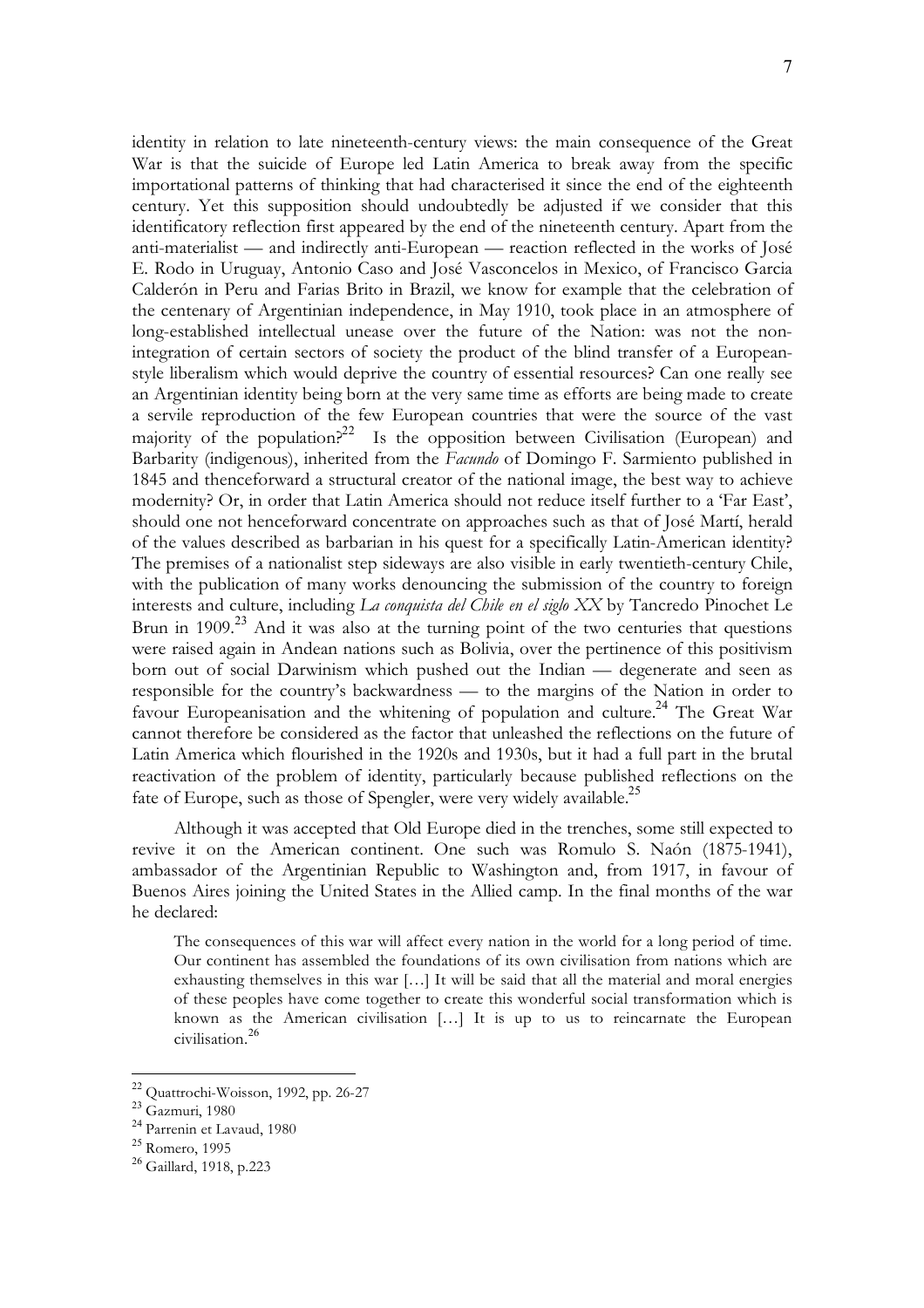But the stringency which commanded the attention of most activists in the post-war world is rather that of a radical cut-off from the pre-war world and the redefinition of a specifically Latin American identity. This, for example, is the opinion of a Bolivian intellectual, Daniel Sánchez Bustamente (1871-1933), who at the end of the war wrote in *El Tiempo*, La Paz:

We have lived dependent on the fashions, problems, methods and ideas of Europe, ignorant or pretending to be ignorant that there must also be South American […] problems. Fascinated by the dazzle of the Old World, we have allowed a heavy shadow to extend across our own virtues.<sup>27</sup>

Objective signs bear witness to the reality of the changed representation of Europe, like the sociological mutations that affected Latin American travel. While the élites as a whole — intellectual, political, economic — had made the initiatory stay in Paris a veritable ritual before 1914, the Paris visit tended to become an élite artistic monopoly in the 1920s.<sup>28</sup> For if the French capital had lost none of its essential attraction, it now had to compete with two new poles of attraction that appeared to offer better assurance of a successful initiation: New York and the United States, of course, but also Madrid, Barcelona or Seville. For beyond the detailed factual accounts, the rediscovery of the 'special virtues' of Latin America was presented from the 1920s onwards as part of a rehabilitation of its Iberian past, which had been disregarded since the Independences, and favoured by the fact that Spain had remained neutral during the First World War. The time had come to rediscover the old Spanish mother-country to the detriment of the French civilisation which had inspired so many intellectuals since the nineteenth century, the civilising role of the Catholic Kings to the detriment of the 'supposed Enlightenment', the virtues of catholicism after a barbarous war which had proved that it was impossible to do without God.

The development of a nationalism that places the notion of race at the heart of its concerns was the first element of this rediscovered Hispanicism. In most of the countries formerly subject to Madrid, Spain and her glorious past tended to take the place of the French model which was no longer the precise symbol of modernity and progress. By 1917, when public debate was fully engaged with the hypothesis of joining the war on the same side as the United States, the Argentinian president Hipólito Yrigoyen chose to make 12 October — the date of Christopher Columbus' discovery of America — a public holiday, with the Chilean government following its example early in the 1920s. In line with works by Manuel Gálvez, author in 1916 of *El solar de la raza*, the 1920s witnessed the development of a vast undertaking of historical revisionism that aimed to reconstruct the broken affiliation between Spain and Argentina.<sup>29</sup> The focal points of this neo-nationalism multiplied throughout the inter-war years, particularly in the form of reviews such as *La Nueva República*, founded in 1927 by young intellectuals fascinated by General Primo de Rivera and keen to bring this model of authoritarian government to the banks of the River Plate. And although the doctrinal body of such publications retained French references, it must be acknowledged that Maurras and Action Française took the place of the secular and republican model. $30$  Around a decade later it was entirely logical that the Popular Front

 <sup>27</sup> Gaillard, 1918, p.277

<sup>28</sup> Rolland, 2000, p.140

<sup>&</sup>lt;sup>29</sup> Quattrochi-Woisson, 1992<br><sup>30</sup> Lafage, 1991, pp.19-24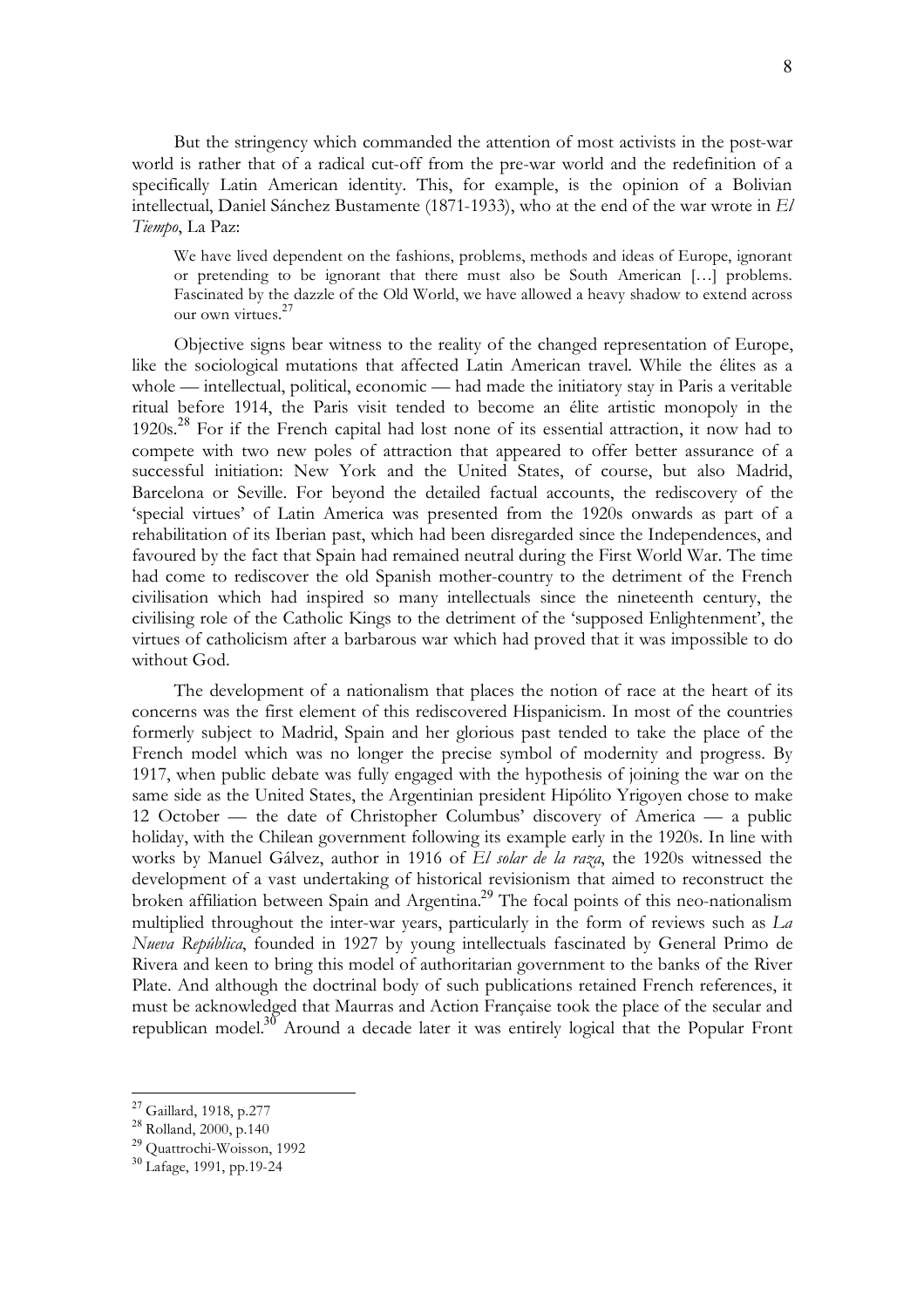should be held up to public obloquy and that Franco should be venerated, seen as the continuing assurance of Spain the eternal threatened by subversion.<sup>31</sup>

The second symptom of this return to Hispanicism lies in the great wave of conversions to Catholicism recorded between the two world wars, seen by some to be more in line with America's colonial past that the militant secularism of Combes that was celebrated before 1914. The absence of syncretic works on this topic should not conceal the extent of a phenomenon that was identifiable across the whole of Spanish-speaking America; but it also affected Brazil, as can be seen, for example, in the well-documented examples of Alceu Amoroso Lima and Gustavo Corção (1896-1978). As noted above, Lima was brought up in the cult of European materialism but was profoundly affected by the disaster of the Great War. In 1918 he embarked on a process of thought which led to his conversion ten years later;<sup>32</sup> Corção, an astronomer and chemist trained in European science, converted on the eve of the Second World War after a period of reflection on his epoch which led him to reject 'the vast dustbin of the rationalist century'.<sup>33</sup> Apart from these individual cases, the intellectuals returning to the bosom of the Church in the interwar years could be counted in their hundreds, in contrast with the end of the previous century when the 'despiritualisation' of the élites had been very considerable. If this wave of conversions continued under the influence of spiritual guides such as Jacques Maritain (French ) or G. K. Chesterton (English), it also shows evidence of a break in the intellectual history of contemporary Latin America. More generally, it was in fact part of a general revival in catholicism immediately after the First World War, which can also be identified at an institutional level through the length of the sub-continent (the establishment of *Cursos de Cultura Catolica* in Buenos Aires and of *Centro Dom Vital* in Rio in 1922, the *Centro fides* in Lima in 1930, movements of Catholic action in almost all the countries at the turn of the 1920s-30s, etc). Allied to the construction of a form of nationalism hostile to the modern pattern that arose out of 1789, this rediscovery of Catholicism permanently changed the thinking of a section of the élites.

With the rediscovery of the Iberian past, the affirmation of the indigenous element constitutes the second panel of this re-evaluation of identity. Presented in the form of an ideological reflection before 1914, the question of the native population became a genuine political and social stake in the inter-war years. As quoted above, the example of Manuel Gamio shows that the will to bring the Indians into the Nation and the social body is derived directly from the questioning of models of thought acquired from Europe, and is thus derived indirectly from the Great War. Beyond the rejection of intellectual colonisation by Europe, which has no further reason for existence after the great massacre of the war, the Mexican anthropologist makes the Indian one of the central subjects of *Forjando patria.*<sup>34</sup> Referring to the education dispensed in the schools, he observes for example that

preferential consideration is given to the past history of social classes of civilisation derived from the European civilisation, as if that of the indigenous class, which is the basis of the population, was not of capital importance.<sup>35</sup>

<sup>&</sup>lt;sup>31</sup> Quijada, 1991<br><sup>32</sup> Lima, 1973<br><sup>33</sup> Corcao, 1987, p.118<br><sup>34</sup> Giudicelli, 1996<br><sup>35</sup> Gamio, 1916, p.113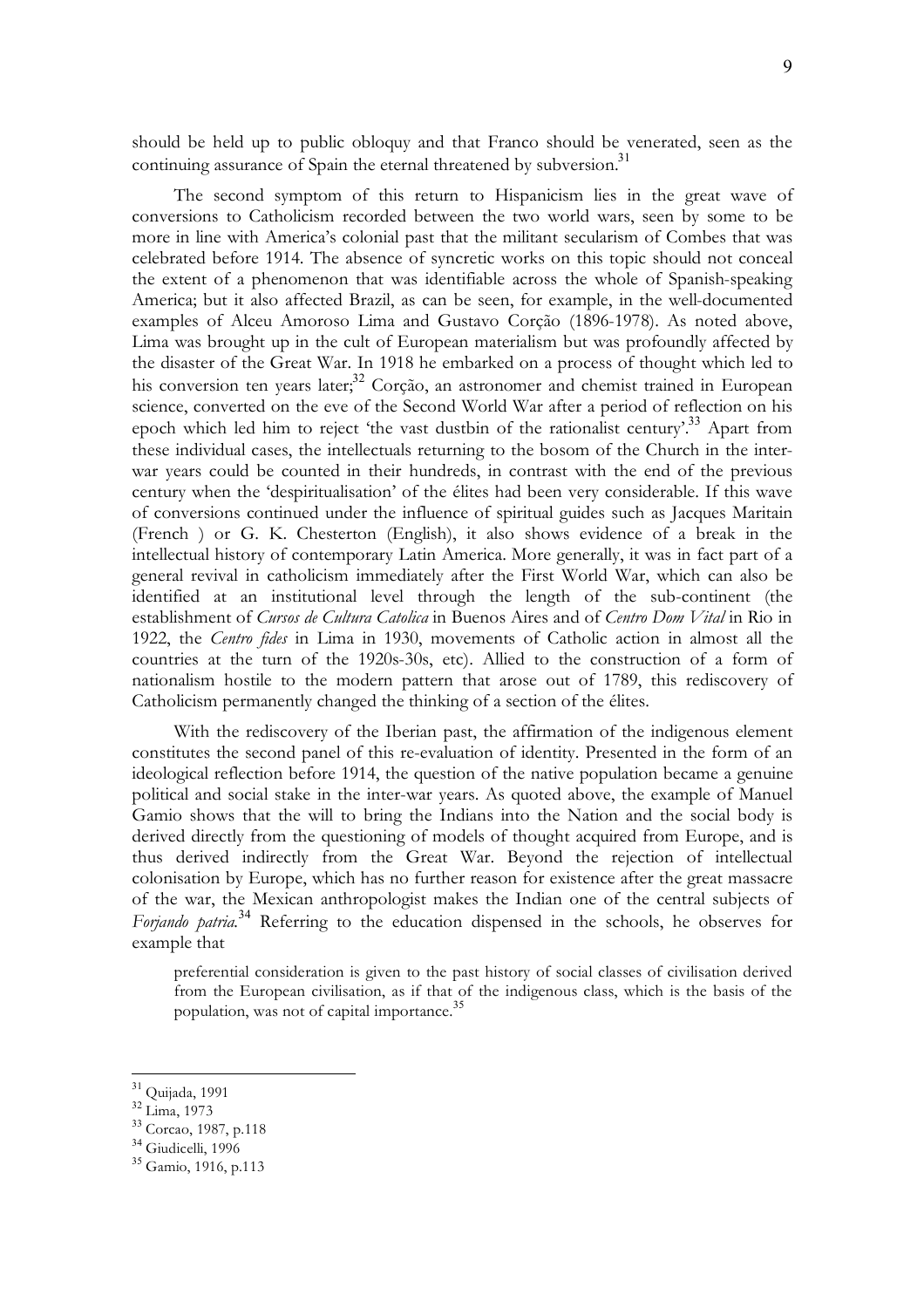Gamio, inspired by the specific context of the revolution that began in 1910, was not alone in bringing indigenism into his patterns of thinking inspired by the collapse of European civilisation; Bolivia is another example of this rupture — pre-1914 reflections on the integration of Indianness were visible, for example, in an active education policy in favour of Indians which culminated in a statute on native education published on 21 February 1919.<sup>36</sup> The gradual integration of Indians through education naturally continued to be implemented according to the vardstick of European criteria, $3^7$  for in the aftermath of the Great War multiculturalism was still not in fashion — the movement for the emancipation of the natives by natives was not to get under way seriously until the 1960s; but the period of exclusion in favour of Europeanisation of the race seems to have genuinely come to an end at the end of the war. In Brazil, finally, the Modernist movement launched at Sao Paulo in 1922 also rested on extolling non-western or anti-western traits in Brazilian culture: for example, the poet Mário de Andrade or the musician Heitor Villa Lobos plunging into the interior of the vast Brazilian landscape and bringing out elements of folkore to be included in their sophisticated works, while they burned Anatole France.

As always when it is a matter of cultural and intellectual history, it could not finally be a question of identifying a sharp and open break. The questioning of European references in their prevailing form throughout the nineteenth century began before the First World War, and the war did not mark their definitive abandonment. Witness for example the fact that in a domain as symbolic as higher education, nations such as Brazil or Argentina very largely turned to European university teachers to whom they consistently allocated prestigious posts throughout the 1920s and 1930s. None the less, the emergence of a nationalism founded on the Iberian past, the return of some élites to Catholicism, the discovery of Indianness and its gradual integration into the Nation, were all changes which, bore the mark of the shadows of the First World War and had a profound influence on the contemporary history of Latin America. In the thinking of the Latin-American élites, the years 1914-1918 accelerated a shift of balance from which it is easier to understand the perception of a certain number of later episodes: for example the Spanish Civil War, experienced as a trauma of identity in the whole of Spanish-speaking America from the very fact of the overturning of representations which accompanied the First World War.

#### **Bibliography**

Albert, B. and Henderson, P. (1988) *South America and the First World War. The Impact of the War on Brazil, Argentina, Peru and Chile*, Cambridge, Cambridge University Press

Badie, B. (1992), *L'État importé. L'occidentalisation de l'ordre politique*, Paris, Fayard.

Bonnefous, E. (1953), 'Les liens intellectuels entre la France et l'Amérique latine', *Revue des Deux Mondes*, 1 September 1953, pp.63-86

Bonilla, M, Martinez, F., Sinardet, E. (ed.) (1999), 'Transformar o reflejar las realidades andinas: la éducación en el siglo XX', *Bulletin de l'Institut Français d'Études Andines*, vol.28, no. 3

Corção, G. (1987), *La découverte de l'autre*, Caromb, Éditions Sainte-Madeleine (*A descoberta do outro*, Rio, Livraria Agir Editora, 1944)

Couyoumdjian, J.R. (1986), *Chile y Gran Bretaña durante la Primera Guerra mundial y la postguerra, 1914- 1921*, Santiago, Editorial Andres Bello-Ediciones Universidad Catolica de Chile

 <sup>36</sup> Perrenin and Lavaud, 1980

<sup>37</sup> Bonilla, Martinez, Sinardet, 1999